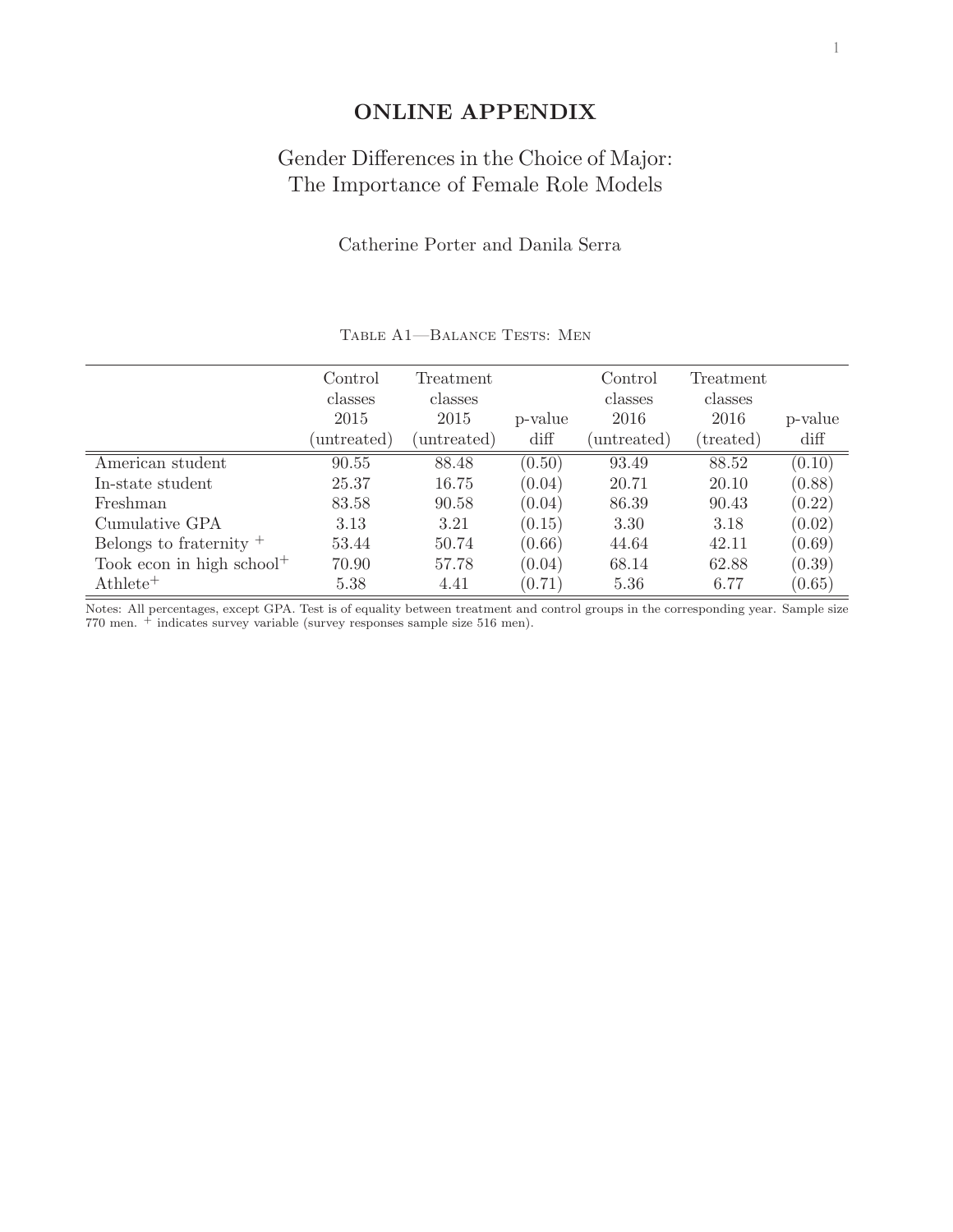|                               | Took     | Took     | Major    |
|-------------------------------|----------|----------|----------|
|                               | Micro    | Another  | Econ     |
| Treatment class x 2016        | 0.552    | 0.500    | 0.499    |
|                               | (0.008)  | (0.032)  | (0.061)  |
| Year 2016                     | $-0.246$ | $-0.244$ | $-0.173$ |
|                               | (0.094)  | (0.025)  | (0.406)  |
| Treatment class (in 2015)     | $-0.254$ | $-0.233$ | $-0.235$ |
|                               | (0.016)  | (0.043)  | (0.215)  |
| Constant                      | $-0.043$ | 1.102    | 0.771    |
|                               | (0.933)  | (0.073)  | (0.315)  |
| Controls                      | Yes      | Yes      | Yes      |
| Observations                  | 627      | 627      | 627      |
| Including Class fixed effects |          |          |          |
| Treatment class x 2016        | 0.477    | 0.461    | 0.272    |
|                               | (0.011)  | (0.051)  | (0.249)  |
| Year 2016                     | $-0.107$ | $-0.182$ | $-0.066$ |
|                               | (0.400)  | (0.087)  | (0.683)  |
| Constant                      | $-0.308$ | 1.051    | 0.511    |
|                               | (0.610)  | (0.110)  | (0.446)  |
| Controls                      | Yes      | Yes      | Yes      |
| Class Fixed effects           | Yes      | Yes      | Yes      |
| Observations                  | 570      | 570      | 570      |

Table A2—Treatment Effects on Female Students (Probit model)

Notes: Probit regressions. We report score wild cluster bootstrap p-values (Kline, Santos et al., 2012) generated using boottest command in Stata 14 (Roodman et al., 2019) in parentheses. Dependent variables: (1) Dummy equal to 1 if student took Intermediate Micro the year after Principles, (2) dummy equal to 1 if she en-rolled in another economics class since Principles, (3) dummy equal to 1 if she majored in economics.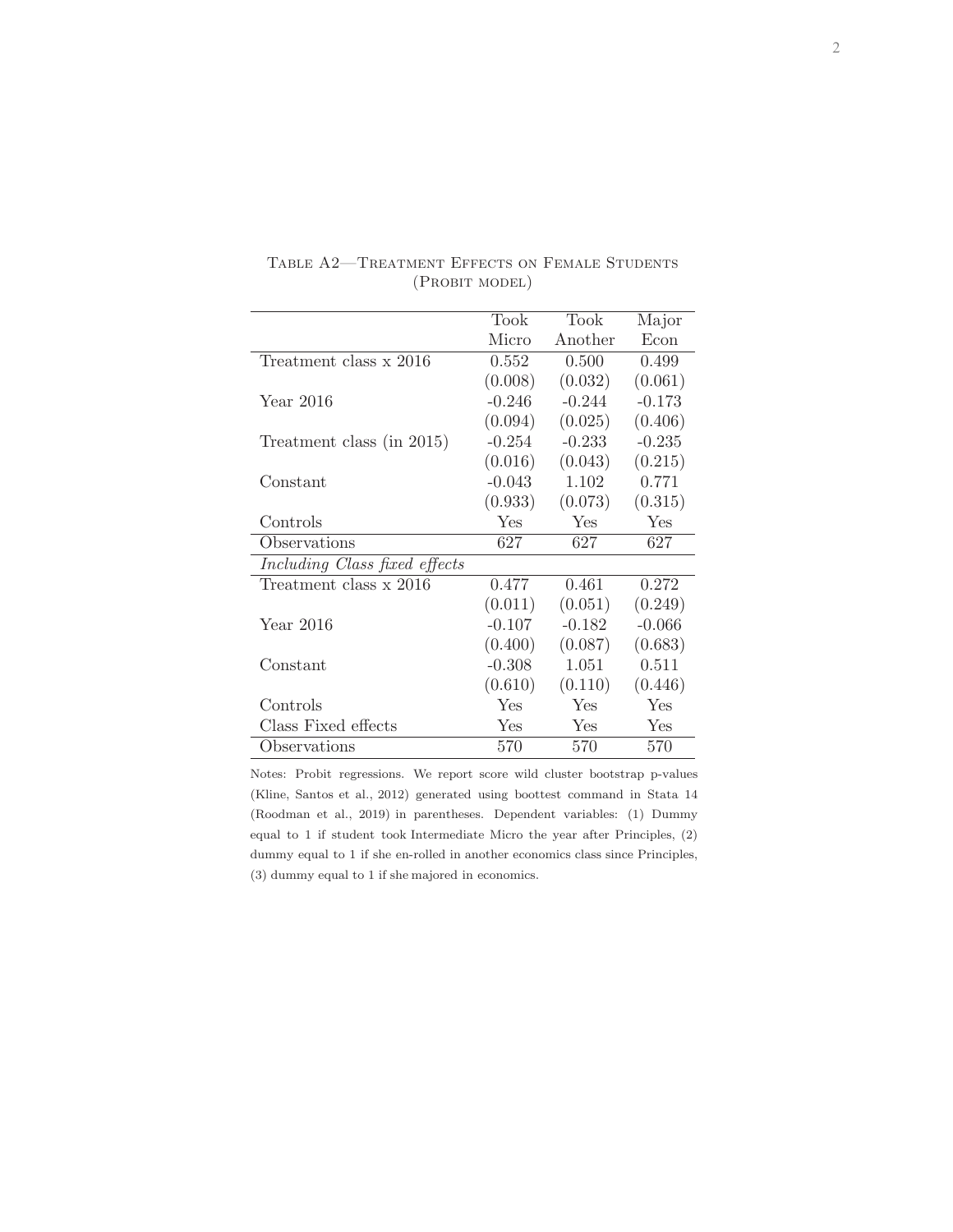|                           | Took     | Took     | Number       | Major     |
|---------------------------|----------|----------|--------------|-----------|
|                           | Micro    | Another  | Econ classes | Economics |
| Treatment class x 2016    | 0.261    | 0.191    | 0.747        | 0.089     |
|                           | (0.079)  | (0.517)  | (0.269)      | (0.170)   |
| Year 2016                 | $-0.097$ | $-0.129$ | $-0.433$     | $-0.047$  |
|                           | (0.053)  | (0.108)  | (0.264)      | (0.374)   |
| Treatment class (in 2015) | $-0.087$ | $-0.045$ | $-0.445$     | $-0.056$  |
|                           | (0.072)  | (0.473)  | (0.183)      | (0.269)   |
| Controls                  | Yes      | Yes      | Yes          | Yes       |
| Observations              | 186      | 186      | 186          | 186       |

Table A3—Treatment effects on Top Female Students

Notes: LPM/OLS regressions. We report wild bootstrap cluster robust p-values generated using boottest command in Stata 14 (Roodman et al., 2019) for standard errors clustered at the class level (12 clusters). Dependent variables: (1) dummy equal to 1 if student took Intermediate Micro the year after Principles, (2) dummy equal to 1 if he enrolled in another economics class since Principles (up to January 2019); (3) number of economics classes taken (OLS regression); (4) dummy equal to 1 if student majored in economics.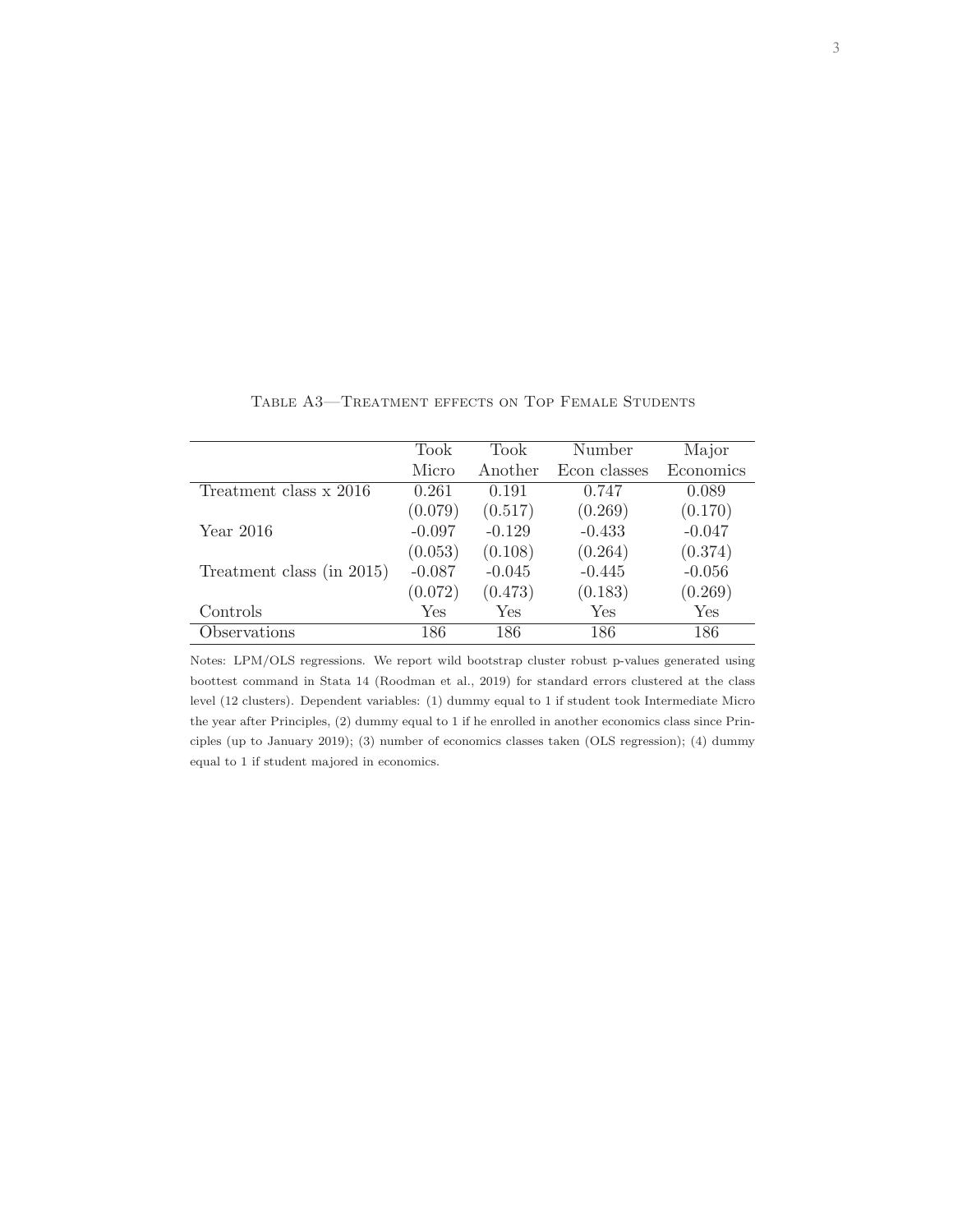|                           | Took     | Took     | Number       | Major     |
|---------------------------|----------|----------|--------------|-----------|
|                           | Micro    | Another  | Econ classes | Economics |
| Treatment class x 2016    | $-0.049$ | $-0.070$ | $-0.589$     | $-0.061$  |
|                           | (0.282)  | (0.146)  | (0.301)      | (0.202)   |
| Year 2016                 | 0.018    | $-0.012$ | 0.246        | 0.040     |
|                           | (0.631)  | (0.910)  | (0.552)      | (0.244)   |
| Treatment class (in 2015) | 0.089    | 0.117    | 0.976        | 0.105     |
|                           | (0.039)  | (0.076)  | (0.020)      | (0.064)   |
| Controls                  | Yes      | Yes      | Yes          |           |
| Observations              | 770      | 770      | 770          | 770       |

Table A4—Treatment Effects on Male students

Notes: LPM/OLS regressions. We report wild bootstrap cluster robust p-values generated using boottest command in Stata 14 (Roodman et al., 2019) for standard errors clustered at the class level (12 clusters). Dependent variables: (1) dummy equal to 1 if student took Intermediate Micro the year after Principles, (2) dummy equal to 1 if he enrolled in another economics class since Principles (up to January 2019); (3) number of economics classes taken (OLS regression); (4) dummy equal to 1 if student majored in economics.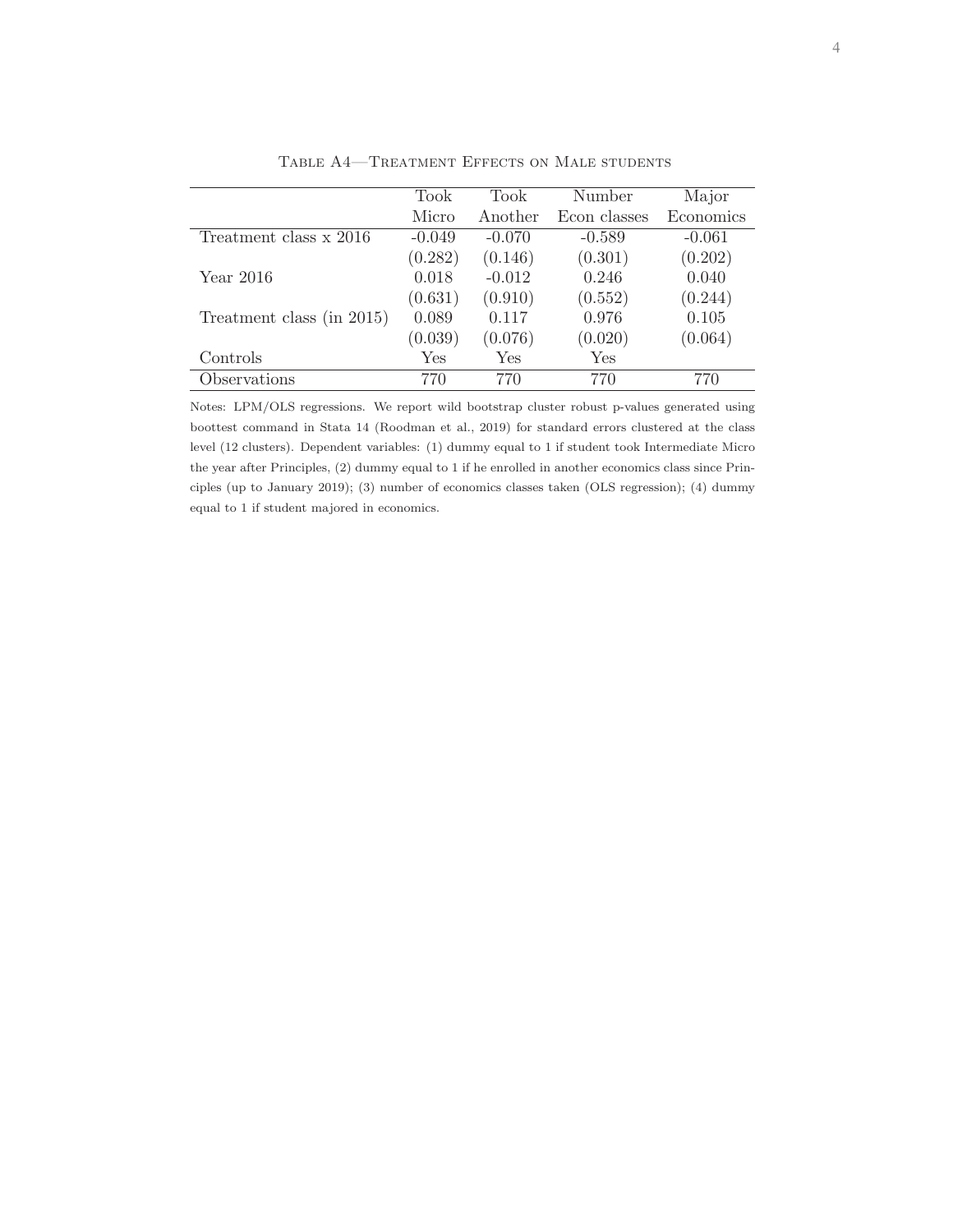|                                 | Took     | Took       | Number       | Major      |
|---------------------------------|----------|------------|--------------|------------|
|                                 | Micro    | Another    | Econ classes | Economics  |
| Female x treatment class x 2016 | 0.135    | 0.195      | 0.787        | 0.121      |
|                                 | (0.05)   | (0.004)    | (0.014)      | (0.000)    |
| Year 2016                       | 0.018    | $-0.018$   | 0.090        | 0.029      |
|                                 | (0.614)  | (0.692)    | (0.634)      | (0.264)    |
| Female                          | $-0.055$ | $-0.083$   | $-0.602$     | $-0.030$   |
|                                 | (0.29)   | (0.238)    | (0.038)      | (0.36)     |
| Female x treatment class        | $-0.095$ | $-0.141$   | $-0.973$     | $-0.122$   |
|                                 | (0.162)  | (0.12)     | (0.07)       | (0.124)    |
| Female x 2016                   | $-0.039$ | $-0.033$   | $-0.182$     | $-0.047$   |
|                                 | (0.144)  | (0.612)    | (0.394)      | (0.002)    |
| Treatment class x 2016          | $-0.043$ | $-0.057$   | $-0.346$     | $-0.043$   |
|                                 | (0.378)  | (0.278)    | (0.532)      | (0.322)    |
| Constant                        | 0.544    | 1.032      | 8.37         | 0.833      |
|                                 | (0.000)  | (0.006)    | (0.000)      | (0.000)    |
| Class fixed effects             | Yes      | <b>Yes</b> | Yes          | <b>Yes</b> |
| Controls                        | Yes      | Yes        | Yes          | Yes        |
| Observations                    | 1,286    | 1,286      | 1,286        | 1,286      |

Table A5—Robustness: Triple Difference Estimates

Notes: LPM/OLS regressions. We report wild bootstrap cluster robust p-values generated using clustse command in Stata 14 (Menger, 2015) for standard errors clustered at the class level (9 clusters). Dependent variables: (1) Dummy equal to 1 if student took Intermediate Micro the year after Principles, (2) dummy equal to 1 if student enrolled in another economics class since Principles (up to January 2019); (3) Number of economics classes taken (OLS regression); (4) Dummy equal to 1 if student majored in economics.